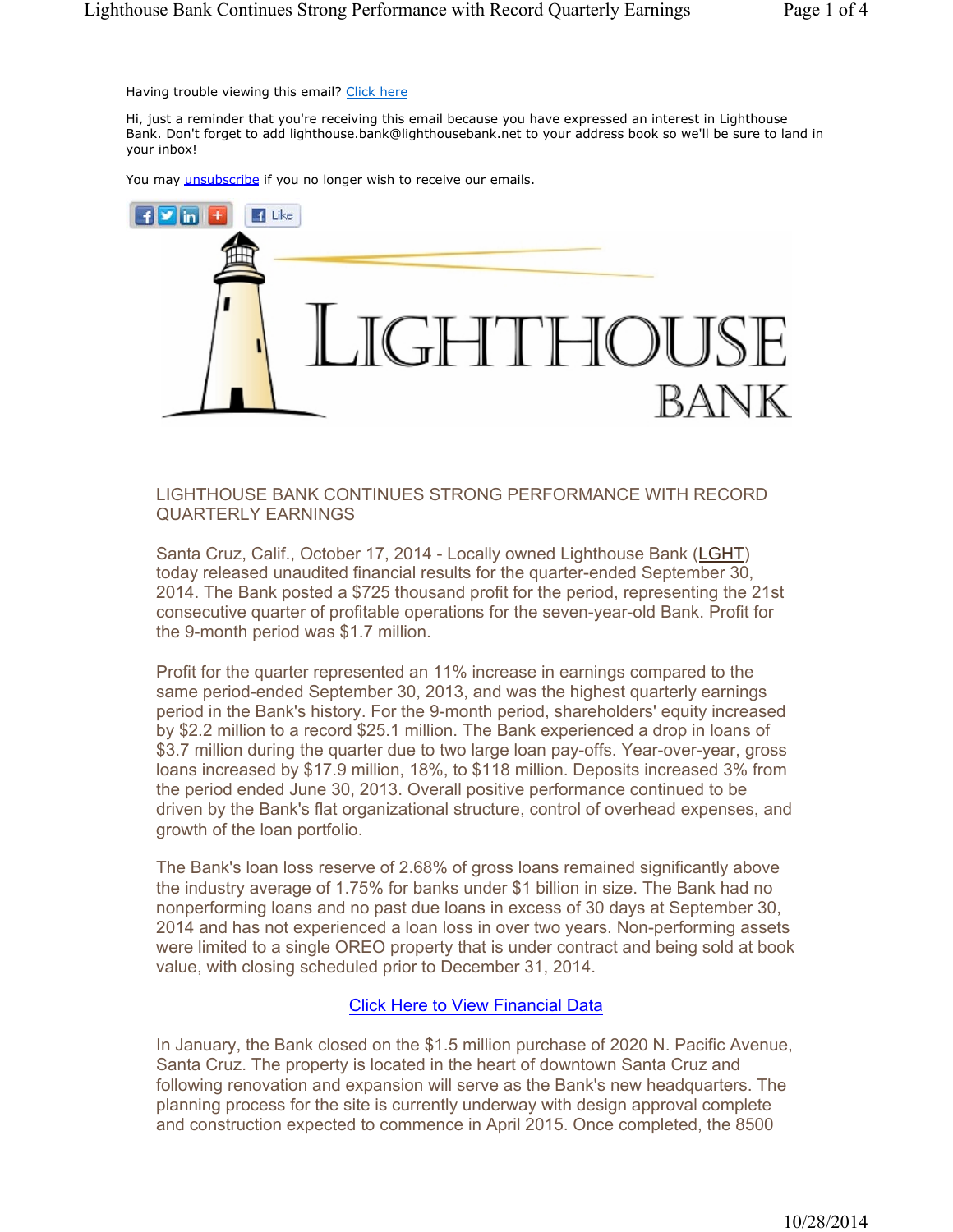sq. ft. facility, located only  $\frac{1}{2}$  block from the Bank's current location, will represent a landmark site and will significantly benefit both the Bank and the Santa Cruz community.



Lighthouse Bank Future Headquarters 2020 North Pacific Avenue, Santa Cruz

Lighthouse Bank will mark its 7th anniversary on October 29, 2014. Since opening, the Bank's consistently strong financial results continue to place it at the top of the industry in a variety of categories including asset quality, capital adequacy, return on equity and operational efficiency. Lighthouse Bank was rated the top bank in Northern and Central California by FMC Consultants and 5th of the 215 banks in the state. The Bank is rated by Bauer financial as Five-Star "Superior" for strong financial performance, the top rating given by the independent bank rating firm. Lighthouse Bank is the only locally owned financial institution in Santa Cruz County awarded this top rating. The Findley Reports, another well known banking publication named the Bank as a "Super Premier" performing bank, their highest ranking. Lighthouse Bank has no financial relationship with any of these rating agencies.

Lighthouse Bank's stock (LGHT) is actively traded on the Over the Counter Bulletin Board via the Bank's market makers and online and full-service brokerage providers. More information on the Bank's stock and historical financial performance may be located on the Bank's website at www.lighthousebank.net.

## ABOUT LIGHTHOUSE BANK:

Lighthouse Bank is a locally owned and operated full-service commercial bank located in Santa Cruz, Ca. Lighthouse Bank offers a full array of banking products and services to businesses, professionals, individuals, developers and commercial property owners. The Bank is dedicated to providing exceptional personalized service and access to decision makers who are always close at hand. A unique worldwide ATM fee rebate program, business courier service, and remote deposit capture technology allow the Bank to expand its geographical reach throughout Santa Cruz County and the Silicon Valley. Lighthouse Bank is committed to operating an open, ethical and financially successful company without engaging in the corporate excesses that have come to characterize the financial services industry. All decisions are intended to contribute to the long-term success of its clients, employees, owners and the communities it serves. The Bank received no TARP funds and has neither accepted nor requested government assistance of any kind. Lighthouse Bank has never been subject to either formal or informal regulatory action.